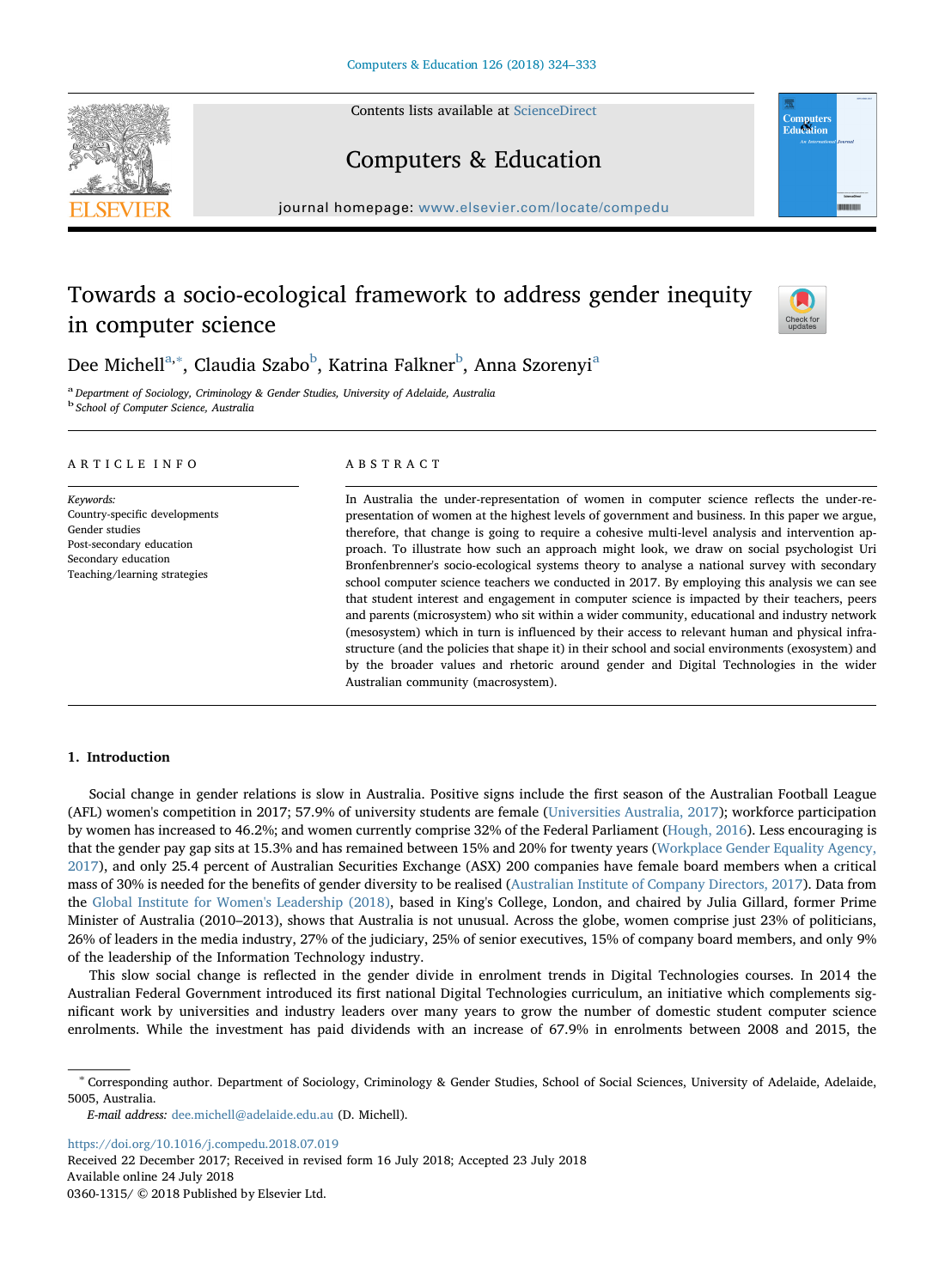percentage of domestic female enrolments has declined from 17% of the total in 2008 to 14% in 2015 ([Falkner, 2017](#page-8-3); [Falkner, Szabo,](#page-8-4) [Michell, Szorenyi, & Thyer, 2015](#page-8-4); [Rosa & Tudge, 2013](#page-9-2)) and women continue to be underrepresented in the computer science industry across Australia ([Zagami, Boden, Keane, Moreton, & Schulz, 2015\)](#page-9-3).

Because the under-representation of women in computer science reflects the under-representation of women at the highest levels of government and business in Australia ([Australian Institute of Company Directors, 2017](#page-8-1)), in this paper we argue that change is going to require a cohesive multi-level analysis and intervention approach. To illustrate how such an approach might look, we draw on social psychologist Uri Bronfenbrenner's socio-ecological systems theory to analyse a national survey with secondary school computer science teachers we conducted in 2017. Bronfenbrenner's theory breaks human development into four key systems—the macrosystem, the exosystem, the mesosystem and the microsystem—where each system is connected and the macrosystem is the key influencer. It is an especially useful method for examining the "nested and complex relationships among the various systems of human development" [\(Basham, Israel, & Maynard, 2010,](#page-8-5) p. 11). From analysis of the data we can see that student interest and engagement in computer science is impacted by their teachers, peers and parents (microsystem) who sit within a wider community, educational and industry network (mesosystem) which in turn is influenced by their access to relevant human and physical infrastructure (and the policies that shape it) in their school and social environments (exosystem) and by the broader values and rhetoric around gender and Digital Technologies in the wider Australian community (macrosystem).

Australia is far from the only country where women are under-represented in computer science ([Zweben & Bizot, 2014](#page-9-4)). As pointed out above, across the globe women represent only 9% of senior leaders in the Information Technology industry [\(Global](#page-8-2) [Institute for Women's Leadership, 2018\)](#page-8-2). Therefore the paper begins with an overview of the many attempts that have already been made to address this imbalance. We then examine Bronfenbrenner's theory in more detail and demonstrate how a multi-level analysis draws attention to where interventions are most needed and how all system levels must make an investment in increasing gender and other forms of diversity in Digital Technologies.

#### 2. Background on gender & computer science

There is a considerable volume of research into the longstanding problem of the under-representation of women in computer science. Much of this has tended to employ three "deficit models": deficits in women (women's lack of interest, experience or skills); deficits in computer science teaching (lack of appropriate pedagogical techniques) and deficits in the "image" of computer science (perception of masculine space and lack of inclusion ([Lagesen, 2011\)](#page-9-5)). Interventions, therefore, seek to correct these deficiencies, many of which have attempted to solve the problem in ways that are themselves based on gender stereotypes, such as efforts to emphasise the so-called "feminine" aspects of computer science by presenting it as requiring skills in teamwork and communication, efforts that young women already studying computer science find irrelevant, if not patronising ([Lagesen, 2011\)](#page-9-5).

Many attempts have been made to increase teenage girls' interest, experience or skills in computer science. These include exposing them to female computer science teachers and role models [\(Beyer, 2014](#page-8-6)), code clubs and awareness events ([Craig, Lang, & Fisher,](#page-8-7) [2008;](#page-8-7) [Klawe, Whitney, & Simard, 2009](#page-9-6); [Lang, Fisher, Craig, & Forgasz, 2015;](#page-9-7) Sorensen, [Faulkner, & Rommes, 2011\)](#page-9-8), computational textiles to teach programming ([Qiu, 2013](#page-9-9)), fashion design ([Lau, Ngai, Chan, & Cheung, 2009](#page-9-10)), and using computer games (Jill [Denner, 2011;](#page-8-8) Jill [Denner, Werner, Bean, & Campe, 2005](#page-8-9); Jill [Denner, Werner, & Ortiz, 2012](#page-8-10); [Papastergiou, 2009](#page-9-11)). Efforts have also been made to engage with parents to address concerns about and misconceptions of the industry ([Zagami, Boden, Keane, Moreton, &](#page-9-12) [Schulz, 2016](#page-9-12); [Zagami et al., 2015](#page-9-3)). Many such programs have generated increased interest by girls in computer science, but the interest has not necessarily translated into increased participation by women in university programs [\(Craig et al., 2008](#page-8-7); [Lang, Craig,](#page-9-13) [& Egan, 2016;](#page-9-13) [Lang et al., 2015](#page-9-7)) (also see [Beyer, 2014;](#page-8-6) [Miliszewska & Sztendur, 2010](#page-9-14)). Another concern is that some activities serve to reinforce gender stereotypes, such as engaging girls' interest through fashion design.

Because of a concern that adolescence is too late to be engaging girls, experiments in North America are now being conducted at primary schools to provide girls with computer science experiences designed to increase both their interest and self-efficacy, with mixed results. For example, Amanda Sullivan's recent study shows that after undertaking robotics classes for 7 weeks, girls as young as 5–7 were significantly more likely to say they would enjoy engineering as a career. In Lucy Heacock's study of 40 primary school female students, the majority valued science, were confident in their scientific abilities, and most expected that science would feature in their futures. Yet only a minority had determined they wanted to be scientists [\(Heacock, 2016\)](#page-8-11).

Considerable attention has also been paid to the stereotype of computer science as a "masculine" domain [\(Margolis & Fisher, 2003;](#page-9-15) [Michell, Szorenyi, Falkner, & Szabo, 2017;](#page-9-16) Michell, Szorenyi; [Trauth, Nielsen, & Von Hellens, 2003;](#page-9-17) [Wacjman, 2001](#page-9-18)) and to the problems of stereotype threat and sub-typing. Based on the work of social psychologist, Claude [Steele \(2011\),](#page-9-19) stereotype threat is the idea that an individual's academic performance may be adversely affected by their desire to not confirm a negative (gender, race or class) stereotype, and subtyping occurs when women in computer science are subtyped as "female" computer scientists rather than simply as computer scientists, which creates a separation between the computer scientist and the female computer scientist, thus further entrenching the stereotype of computer scientists as male [\(Betz & Sekaquaptewa, 2012;](#page-8-12) [Patitsas, Craig, & Easterbrook, 2015](#page-9-20), pp. 61–69). [Cheryan, Master,](#page-8-13) [and Meltzo](#page-8-13)ff (2015) have explored stereotypes in the North American context and argue that stereotypes about the people (unsociable), about the work (competitive rather than collaborative), and about the individualistic self-reliant masculine values of the field, combine with a general sexist stereotype that boys have more ability than girls. These stereotypes affect girls early and are transmitted through television and movies ([Master & Meltzo](#page-9-21)ff, 2016; [Master, Cheryan, & Meltzo](#page-9-22)ff, 2017; [Master, Cheryan, Moscatelli, & Meltzo](#page-9-22)ff, 2017); American children as young as six already hold stereotypes that boys are better suited to computer science (and other STEM subjects, see [Betz & Sekaquaptewa, 2012\)](#page-8-12) when they enter school (also see [Stoilescu & McDougall, 2011](#page-9-23)), and are often more prepared through play with technology to engage in computer science [\(Gokhale, Rabe-Hemp, & Woeste, 2015](#page-8-14)).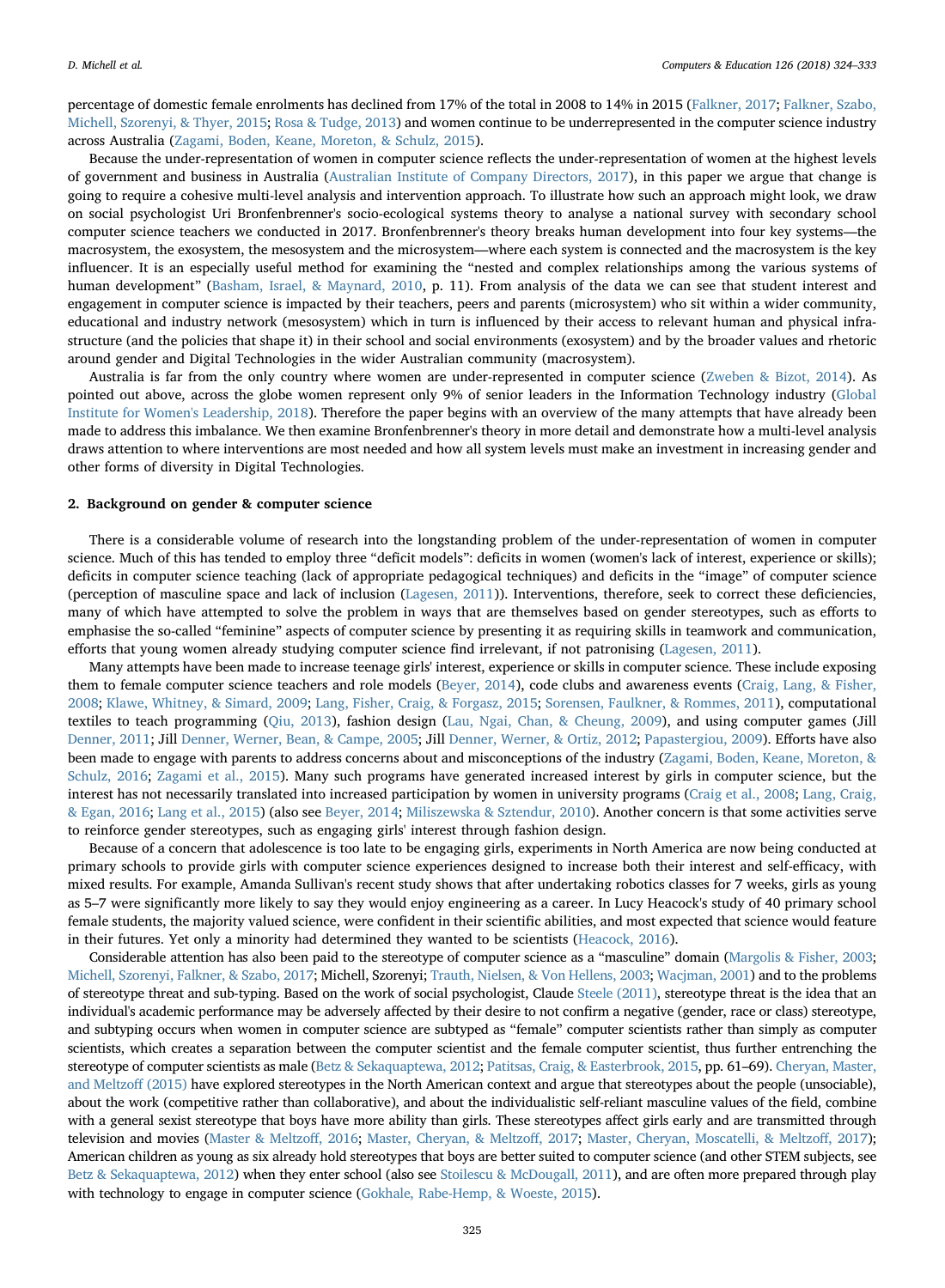Attempts to ameliorate the negative impact of stereotypes on girls (and students of colour, see Joanna [Goode & Margolis, 2011](#page-8-15)) have also been in effect for some years. These include changes to the design of the pre-university curriculum to make it more culturally relevant to a diverse group of students ([Goode & Margolis, 2011](#page-8-15); [Goode, 2008](#page-8-16)) and university classrooms ([Cheryan,](#page-8-17) Meltzoff[, & Kim, 2010;](#page-8-17) [Gherardi & Poggio, 2001\)](#page-8-18) so that—whether the classrooms are brick and mortar or virtual—they do not conform to prevailing computer science stereotypes but give women a sense of "ambient belonging" and increased fit with their social identity. Such changes have resulted in more women enrolling in a course and no fewer men [\(Cheryan, Drury, & Vichayapai, 2012](#page-8-19)) although in one study women who felt they fitted the stereotype of a computer scientist, preferred the stereotypical classroom environment ([Master, Cheryan, & Meltzo](#page-9-24)ff, 2015).

Negative stereotypes are not universal, however, and this demonstrates the need to examine how the macro or cultural level influences what happens in schools and home. In India, for example, computer science is regarded as a prestigious "woman-friendly" profession and computer scientists as intelligent and sociable [\(Varma & Kapur, 2015,](#page-9-25) p. 59). Women are often encouraged to begin studying computer science by male family members and are motivated to continue because their standing in the community is elevated and the prospect of a well-paid job gives them a sense of independence ([Varma & Kapur, 2015,](#page-9-25) p. 58; also see [Cheng &](#page-8-20) [Huang, 2016](#page-8-20); [Fan, 2005](#page-8-21); [Gharibyan & Gunsaulus, 2006,](#page-8-22) pp. 222–226; [Othman & Latih, 2006;](#page-9-26) [Singh, Allen, & Scheckler, 2007](#page-9-27) for other cultural variations).

Values and beliefs at the macro or cultural level will also influence the gender culture of government, business and other organisations. In other words, organisations, like individuals, "do gender" [\(West & Zimmerman, 1987](#page-9-28)), meaning that organisations "presuppose a set of already hierarchically normed interactions based on the sexual division of labor and on gender expectations" ([Gherardi & Poggio, 2001;](#page-8-18) [Gherardi, 1996](#page-8-23), p. 257) and individuals are expected to acquire the skills to "fit" in ([Gherardi, 1994\)](#page-8-24). Studies highlight the additional gendered and often invisible work—and therefore energy and resources—women in male dominated industries, including computer science, need to expend outside of the formal job requirements in order to both fit in and resist gendered norms (Powell, [Bagilhole, & Dainty, 2009;](#page-9-29) [Pretorius, Mawela, Strydom, de Villiers, & Johnson, 2015;](#page-9-30) [Smith, 2013\)](#page-9-31) as well as the strategies women employ to survive and thrive in Computer Science [\(Hodari, Ong, Ko, & Smith, 2016;](#page-8-25) [Jin, 2007](#page-9-32)).

All this research suggests the need for research and interventions at multiple levels of society, but also that evidence based interventions have to date unfolded in a somewhat ad hoc manner rather than being specifically planned. What we suggest with this paper, and based on a national survey of secondary teachers in Digital Technologies, is a coordinated plan of interventions at multiple levels of the Australian community, based on an adaptation of Urie Bronfenbrenner's ecological systems theory of child development and with an emphasis on gender (see also the similar call by [Jewkes, Flood, and Lang \(2015\)](#page-9-33) to address the longstanding issue of violence against women).

## 3. Socio-ecological framework for analysis of computer science education

Urie Bronfenbrenner's ecological systems theory of child development theory was influenced by environmental biology [\(Bond &](#page-8-26) [Pyle, 1998\)](#page-8-26) and developed from his questioning of research with children that disregarded the child's environment or viewed it as static [\(Bronfenbrenner, 1975,](#page-8-27) [1986\)](#page-8-28). Bronfenbrenner stressed the need to consider more than the researcher and the child, to also consider the context in which the child was situated, that is, the dynamic interactions between people and their environments which are both physical and social [\(Bahns, Pickett, & Crandall, 2011](#page-8-29); [Bond & Pyle, 1998](#page-8-26)). These interactions can be analysed at multiple levels—microsystem (individual, family); mesosystem (relationships between multiple microsystems); exosystem (influencing systems that affect but do not contain an individual); and macrosystem (over-arching socio-cultural values and beliefs), all of which constitute an "ecological system that included the developing individual" ([Rosa & Tudge, 2013](#page-9-2), p. 246). According to Bronfenbrenner, researchers also need to consider that environments change over time and place ([Bronfenbrenner, 1995](#page-8-30); [Rosa & Tudge,](#page-9-2) [2013\)](#page-9-2), and that there is an ongoing interaction between the "developing and the changing micro and macro context" ([Rosa & Tudge,](#page-9-2) [2013,](#page-9-2) p. 246). While Bronfenbrenner was interested in the effect of the environment on the individual in their development, he was also interested in how the individual in turn shaped their environment, hence his use of the word ecology to denote this interaction ([Bond & Pyle, 1998;](#page-8-26) [Bronfenbrenner, 1995](#page-8-30); [Rosa & Tudge, 2013](#page-9-2)).

Bronfenbrenner's ecological theory has been used for many years and in a wide range of applications. For example, in exploring adolescent career development ([Young, 1983](#page-9-34)), workplace diversity ([Bond & Pyle, 1998\)](#page-8-26); to argue for similarities between higher education and online gaming ([Herz, 2002](#page-8-31)); to examine the use of domestic service robots ([Forlizzi & DiSalvo, 2006,](#page-8-32) pp. 258–265); the dissemination of computer science information ([Shi, Tseng, & Adamic, 2009,](#page-9-35) pp. 319–322); STEM education for students with disabilities ([Basham et al., 2010](#page-8-5)); formation of friendships ([Bahns et al., 2011\)](#page-8-29); bullying ([Jamal, Bonell, Harden, & Lorenc, 2015;](#page-9-36) [Schumann, Craig, & Rosu, 2014\)](#page-9-37); and health in the LGBTQ community [\(Mink, Lindley, & Weinstein, 2014](#page-9-38)).

Multi-level analyses have also been explored by sociologists to specifically examine gender as an organising principle (see for example [Lorber, 1994;](#page-9-39) [Ridgeway & Correll, 2004;](#page-9-40) [Risman & Davis, 2013;](#page-9-41) [Risman, 2004](#page-9-42), [2009](#page-9-43)) and the ways in which individuals are both constrained by and resist the constraints of social structures (see for example [Giddens, 1984\)](#page-8-33). Bronfenbrenner's ecological approach has been blended with these sociological theories of gender analysis, for instance, Barbara Risman's individual, interactional and institutional level analysis of the gender structure, as used by [Legerski and Cornwall \(2010\)](#page-9-44) in investigating gender and housework; [Armstrong, Hamilton, and Sweeney \(2006\)](#page-8-34) in interrogating sexual assault on college campuses; and in calls to implement multi-level interventions to prevent violence against women and girls ([Jewkes et al., 2015\)](#page-9-33). As [Jewkes et al. \(2015\)](#page-9-33) point out, ecological approaches enable understandings of what supports existing social norms because "masculinities are embodied and reproduced across the social ecology, and thus interventions must seek changes at multiple levels" ([Jewkes et al., 2015](#page-9-33), p. 14). It is difficult, as Armstrong et al. say [\(2006](#page-8-34), p. 496), "to enact change at one level when the other levels remain unchanged", as is borne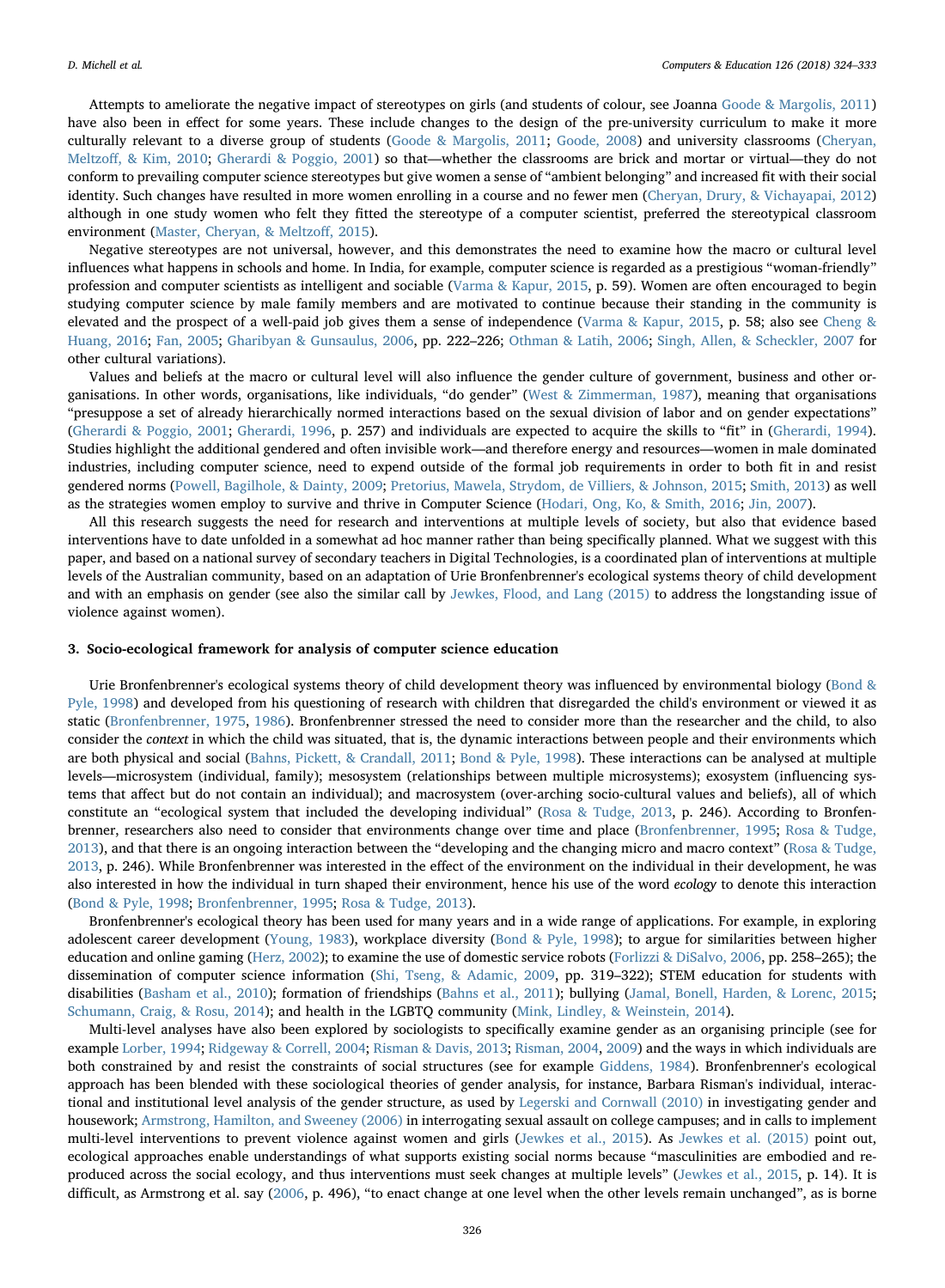out by the extensive research on the intransigent problem of the under-representation of women in Computer Science.

By using Bronfenbrenner's ecological systems theory and combining it with Risman's (2004, 2009; [Risman & Davis, 2013\)](#page-9-41) gender structure theory, we can explore how gender is embedded and enacted at these multiple levels, as well as how/where it might already being "undone"—that is, where the "essentialism of binary distinctions between people based on sex category is challenged" ([Risman,](#page-9-43) [2009,](#page-9-43) p. 83 p. 83)—and what interventions are needed to further dislodge unequal gender relations. In arguing for such a multi-level analysis we are not saying that there are clear distinctions between each one as we recognise that these levels "operate continually and reciprocally" in our daily lives ([West & Fenstermaker, 1995,](#page-9-45) p. 24). Rather it is a way by which we can analyse the need for, implement, and monitor multi-level interventions.

#### 4. Methods

We designed and distributed an electronic survey to secondary school teachers throughout Australia. The survey aimed to collect broad, quantitative data on three aspects of Digital Technologies teaching in secondary schools: what curriculum, policies and resources are already in place in schools to support Digital Technologies teaching and learning and what more teachers feel is needed; whether gender (and other forms of) diversity in teaching are perceived as an issue by teachers; and if so, what teachers do to address this issue. The survey was run during two periods, from 1st March to 15th May 2017 and again (due to low response rates) from 15th June to 20th July, and distributed to each state and territory through the teacher professional associations of each state and territory. We received 65 responses to 49 questions, with a total of 1885 quantitative responses and 1289 open-ended textual responses. Of the 65 participants, 60% were female. When it came to age, 39% were 25–40 years old, 48% were aged 41–55, and 13% were 55 or over. The participant schools were spread over most Australian states: Australian Capital Territory (6.2%), Victoria (13.8%), South Australia (23%), Tasmania (4.6%), Northern Territory (1.5%), New South Wales (16.9), Queensland (20%) and Western Australia (13.8%), with percentage distribution mostly representative of the school distribution across Australian states: Australian Capital Territory (2.1%), Victoria (25%), South Australia (7%), Tasmania (8%), Northern Territory (2.3%), New South Wales (27%), Queensland (18%) and Western Australia (10%) ([ACARA, 2016\)](#page-8-35). There was a nearly even split between state (government funded) schools (50.76%) and independent (combined parental fees and government funding) schools (49.23%), a ratio smaller than the Australian ratio of 60/40 [\(ACARA, 2016](#page-8-35)).

We performed a quantitative analysis of responses and the initial qualitative analysis was guided by grounded theory. Grounded theory involves the establishment of a coding framework and analysis environment derived from the data itself rather by themes from research literature ([Urquhart, 2013\)](#page-9-46). In a first step, we performed open coding by reading through the open-ended responses, and tagging blocks of text representing a concept related to teaching computer science or to diversity in the computer science classroom. As a final step, we matched these themes against Bronfenbrenner's multi-level model.

#### 5. Analysis using a socio-ecological framework

#### 5.1. Macrosystem

The macrosystem is the system of cultural values and beliefs, historical events and political objectives that shape educational priorities ([Basham et al., 2010;](#page-8-5) [Young, 1983\)](#page-9-34). The belief system at this level is over-arching and therefore the experiences of most children are similar [\(Rosa & Tudge, 2013,](#page-9-2) p. 247). Applying a macrosystem lens to Digital Technologies in Australia means looking at the ways national rhetoric shapes the student experience of, and engagement with, both gender—that is, the "social values, roles, behaviours, and attributes considered appropriate and expected for men and women" [\(Jewkes et al., 2015](#page-9-33), p. 5) (also see [Risman,](#page-9-42) [2004\)](#page-9-42)—and Digital Technologies.

We have already suggested that crucial aspects of gender organisation are resistant to change in Australia despite more than 40 years of feminist activism, such that male domination of public life and some industries continues. A national conversation about the place of Digital Technologies in Australia is more recent: in response to declining interest and a national economic need, in 2014 Australia introduced its first national Digital Technologies curriculum intended to provide students with practical opportunities to use design thinking and to be innovative developers of digital solutions, and which recognised the need to encourage more girls and women into the field ([Turnbull, 2015\)](#page-9-47). At the end of 2015, the Federal Government launched a new National Innovation and Science Agenda ([Turnbull,](#page-9-47) 2015) and followed that twelve months later with a statement that the government is "investing \$112 million to inspire all Australians, from pre-schoolers to women and the broader community, to engage with science, technology, engineering and maths" [\(Turnbull, 2016](#page-9-48)) while also recognizing that the three groups still under-represented at university—Indigenous Australians, those from low socio-economic backgrounds, and rural/regional students [\(Bradley, Noonan, Nugent, & Scales, 2008](#page-8-36))—are also underrepresented in STEM. In other words, the Federal Australian Government is aware of the need to promote STEM at all levels of the community, and with a specific focus on women and other underrepresented groups.

Government policy, however, is not the same thing as national culture. While there is some national or macro-level conversation happening about gender inequity in STEM and in computing, we have already pointed out the low and declining percentage of female computer science enrollees. These low figures of female representation are reflected in our survey results: a majority (83.92%) of coeducational school teachers—86.2% of participants were from co-educational schools, representative of Australian secondary schools—had elective Digital Technologies classes where female students were either very few (less than 10%) or a minority (10–20%). The key reasons for the lack of gender diversity as identified in participant responses are the perception that female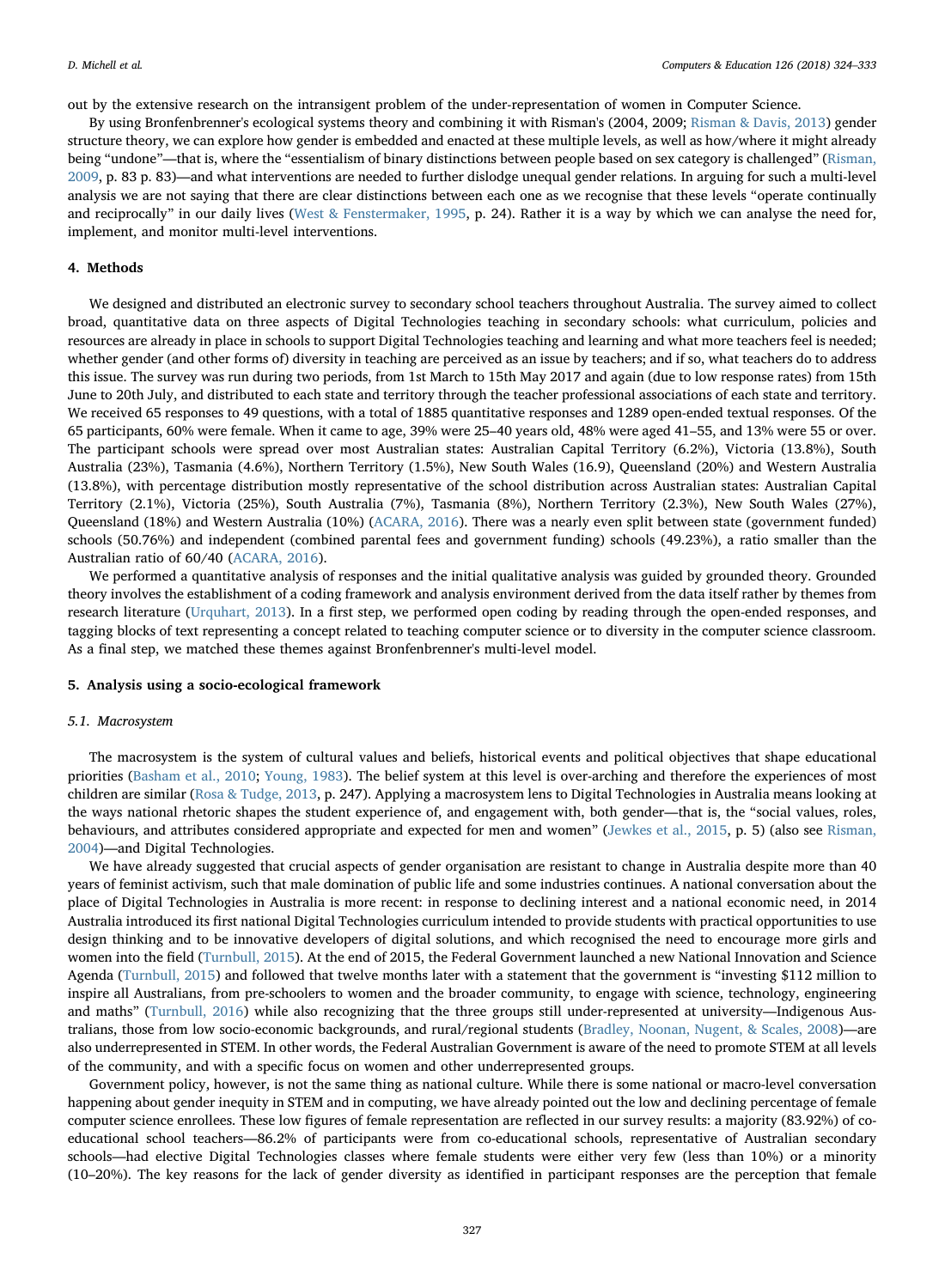students lack a positive computer science experience (either in primary school or within their peer group) and therefore do not see it as a discipline worth pursuing; stigma associated with the discipline; and intimidation experienced by female students and one teacher in Digital Technology classes dominated by male students. In contrast to the Prime Minister's call for more Indigenous, rural/ remote and low socio-economic status background students in STEM, the majority (84.6%) of survey participants responded "no" when asked if they saw any other diversity issues within their classrooms.

In summary, at the macro or cultural level of Australia there is a recognised need for more inclusivity in Computer Science, but this has yet to translate into more female computer science students in Australian schools.

#### 5.2. Exosystem

The exosystem describes the interconnected national, state and local systems that react to the cultural, economic and social values and beliefs at the macro level and includes socioeconomic status, parental employment and networks, public policy about education, and the media. These systems affect students but do not directly contain them ([Basham et al., 2010,](#page-8-5) p. 13). For example, what happens in the parent's workplace affects children and young people ([Rosa & Tudge, 2013\)](#page-9-2) as do parental friendship groups ([Young, 1983](#page-9-34)). Another example is that high school students are influenced indirectly by universities via university-trained teachers and outreach to school teachers by academics [\(Basham et al., 2010](#page-8-5)).

In examining the exosystem, we would be looking for policies, practices and programs that support the Federal Government's intention to create a nation of digitally-skilled citizens. For example, the Office for Women, located in the Department of the Prime Minister and Cabinet and having as its mission to provide "strategic policy advice and support to the Prime Minister and the Minister for Women" has several initiatives in place to support women in the broader area of STEM, with two scholarships provided to senior executive women working in STEM industries (Offi[ce for Women, 2017\)](#page-9-49). (The national online media output that uses academic content, The Conversation, has also contributed 19 articles since 2011 on the topic, including examining stereotypes of the Computer Science industry but we have not yet analysed other media buy-in to this discussion).

A strong and diverse digital technologies exosystem requires state, school and community networks that see digital technologies as a relevant and serious subject and that encourage and support (financially and otherwise) teachers to work toward increasing equity (gender and otherwise) in their classes. From our survey data, we found that most teachers (69.56%) thought that computing equipment was sufficient for teaching digital technologies, so this suggests a significant investment nationally ([Fig. 1\)](#page-4-0).

A third of participants were requesting further investment in specific equipment, such as robotics, EV3, Arduino, RaspberryPi etc.  $(n = 8)$ , another computer lab or more computers to service the school  $(n = 5)$ , a dedicated lab  $(n = 4)$ , reliable Internet access  $(n = 3)$ , dedicated storage space  $(n = 2)$ , and newer computers  $(n = 2)$ .

When it came to diversity training and support, however, 52.30% of respondents said they were not encouraged to pursue diversity issues in their classrooms (including gender). Moreover, nearly 28% of teachers reported either having had no training with respect to diversity, or were self-taught (e.g., attending an Aboriginal cultural awareness workshop), while the remainder reported teacher training or professional development workshops as the main sources of information. As well, resources for encouraging diversity were inadequate, with 56.92% of respondents wanting more workload time (14.34%), training (11.88%), teaching assistants (10.24%), as well as more or different physical teaching spaces (9.01%), and more industry outreach engagement (9.42%).

In response to the question about how participants would use increased resources to address diversity, the majority (40.35%) were unsure, which highlights the lack of diversity training outlined above. For the remainder, our qualitative analysis identified three main themes: promotion of the discipline; changing teaching practices; and the use of role models to encourage more female students.

Although promotion of computer science was regarded as important to increase diversity, only 37% of teachers felt they had enough knowledge and resources to promote a career in digital technologies to high school students, and only 26.13% of participants reported that they have industry visitors within their school. Most of the participants who were not engaging with industry partners were unaware of the possibilities or did not have any partner contact. Other reasons for lack of contact with industry included lack of time, or the fact that the school is not in a metropolitan area (or is rural/remote) thus making it difficult for partners to travel. Other concerns included the lack of support from the school, as one participant notes: "Digital Technology is a new subject at my school: 2016

<span id="page-4-0"></span>

Fig. 1. Computing Resources are Mostly Sufficient for Teaching Digital Technologies.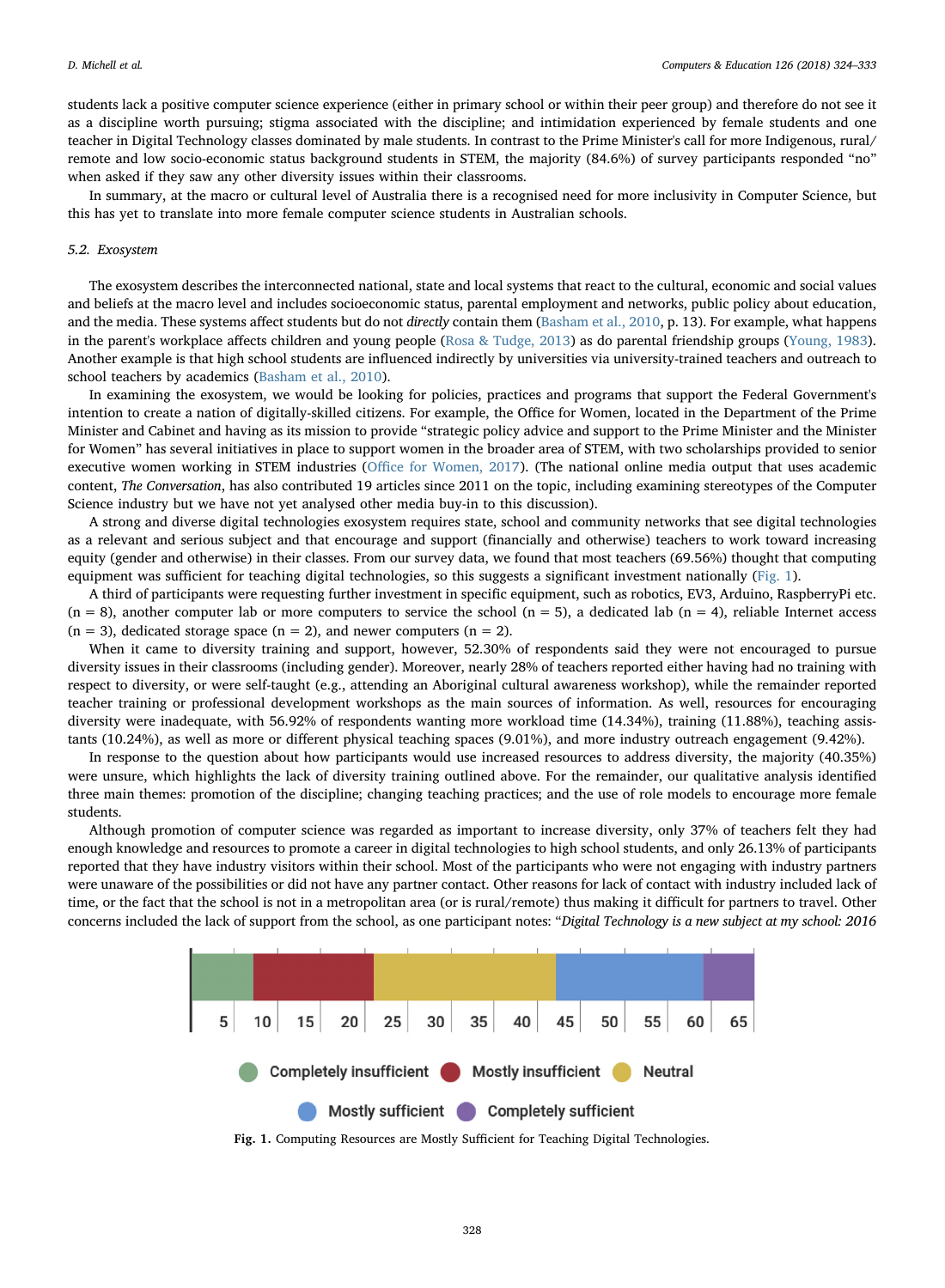was the first time it was taught … Lack of expertise and direction by line manager. The school has not invested time or money in upskilling teachers to teach this subject. Lack of teacher expertise is a major area of concern." ([Table 1](#page-5-0))

<span id="page-5-0"></span>Table 1

| .<br>Reasons for the lack of engagement of industry partners. |          |  |
|---------------------------------------------------------------|----------|--|
| Key Themes                                                    | Mentions |  |
| Unaware of possibilities                                      | 14       |  |
| Lack of contacts/partners                                     | 8        |  |
| Location too remote/rural                                     | 6        |  |
| Lack of time                                                  | 6        |  |
| Difficult to fit in lessons                                   | 4        |  |
| Did not feel it was necessary                                 |          |  |
| Lack of support from school                                   |          |  |
|                                                               |          |  |

A majority of respondents (70%), however, responded in the affirmative when it came to student participation in extracurricular digital technology activities. The most mentioned competition or outreach program was First Lego League (40% of mentions), followed by Code Club (20%) and RoboClub (13%) and, with three or less mentions, Young ICT Explorers (2 mentions), Grok (3), NCSS (3), First Robotics Competition (3), iAwards (1), Robogals (2), Tech Girls are Superheroes (2), NCSS (3), CSIRO ICT in Schools (1).

These results suggest key areas of intervention required are more training and resources to increase diversity, and more schoolindustry engagement in CS classrooms to promote the discipline.

#### 5.3. Mesosystem

The mesosystem refers to the complex interactions between the microsystems that have direct influence on students [\(Basham et al.,](#page-8-5) [2010,](#page-8-5) p. 14). One example is transition—between home and school, from school to work, from school to university, from university to paid work. Another is ensuring that students have what they need at home to support their work at school, as in the "STEM for all" project where "digital backpacks" were provided to students [\(Basham et al., 2010](#page-8-5)).

An analysis of mesosytems thus involves looking at whether microsystems align or clash with one another. From a previous study we have an example of how microsystems might clash and not support women in computer science. Beth as a young teenager found the online gaming community provided her with an opportunity to play free computer games at a time when her "technophobe" parents would not buy them for her. She also felt entitled to enter this space because she had been encouraged to play with all toys whether they were coded as for girls or boys. However, the sexist behaviour of males online left her feeling unsafe ([Michell et al., 2017\)](#page-9-16).

Evidence of clashing rather than aligning microsystems also occurred in our current study. In one example, the heightened awareness of gender imbalance in computer science classes amongst some teachers and the desire to change this clashes with the apparent lack of experience of female students: "Yes absolutely! Girls are not exposed to enough technology when they are young. They are unlikely to select to study [computer science] if they've never experienced success" said one respondent. In another example, a participant noted that it is the parents' influence that clashes with the desire of teachers to increase the representation of females in computer science. Parents either want their offspring to study another "more academic" subject, or it is "parents [who are] reluctant to use technology" that deters girls from taking up digital technologies. The association of computer science has many negative associations with parents and communities, according to our respondents, who perceive it as an "entertainment" rather than vocational discipline. As one participant said:

"Girls then tend to think IT is for boys and IT is about making games […] Parents themselves do little to challenge pre-existing gender beliefs", while another notes: "many parents see DT as getting in the way of their child's learning rather than supporting their learning - as a form of entertainment rather than something useful so students have formed this opinion too."

Clearly there is an opportunity here for intervention, that is, to challenge parental and wider community gender stereotypes and perceptions of the computer science industry. One way in which perceptions of computer science could change—and which illustrates the layering influence of the various social levels—would be to increase the value of a computer science degree program (exosystem) at the university entrance level and/or make it a compulsory subject in high school.

#### 5.4. Microsystem

There are multiple microsystems which affect a young person, for example, the family, school and peer group, and workplace in adolescence. At the microsystem level are all the relationships that interact directly with the student [\(Basham et al., 2010](#page-8-5), p. 15), it is effectively a system of interactions.

The reasons teachers identified for the lack of gender diversity are varied, but were concentrated at the microlevel of the classroom, while also reflecting macro level values of male domination. The key themes were male-dominated classroom culture  $(n = 29)$ ; stigma  $(n = 5)$ ; intimidation  $(n = 4)$  and lack of experience  $(n = 1)$ . Most respondents who said there were gender diversity issues in their digital technologies classrooms indicated that there was a majority of male students. In some cases responses were specific, for example: "90% boys" or "a ratio of 1 female [student] to 10 male [students]". Others further suggested that it was the culture within a majority-male students classroom that discouraged girls who were "Intimidated by boys and their technical lego building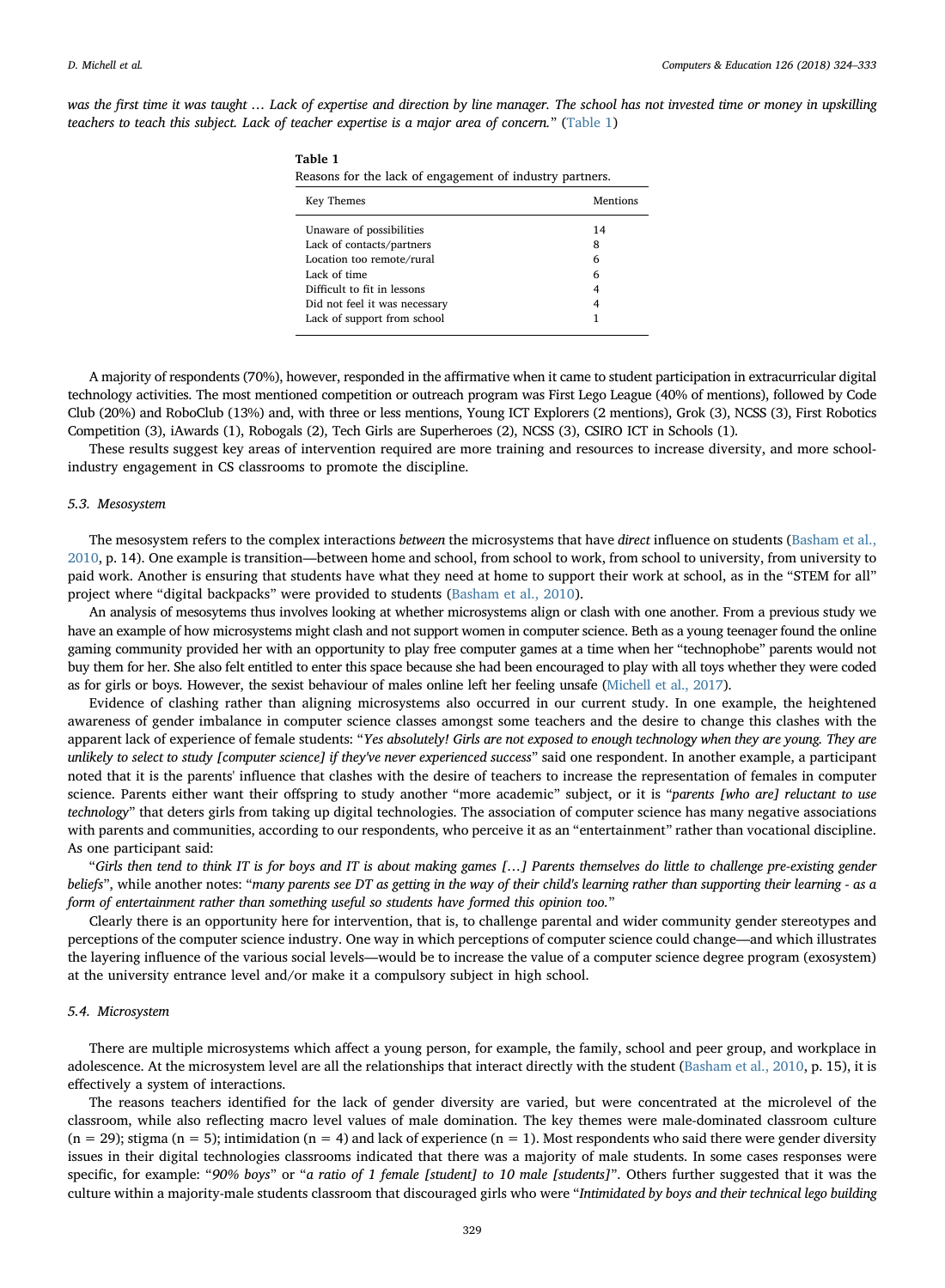skills", while another participant notes that "boys dominate the class" [\(Table 2\)](#page-6-0).

#### <span id="page-6-0"></span>Table 2

Reasons for the lack of gender diversity.

| Key Themes                                                                                                                                                                                | Mentions            | Key Themes                                                                                                                                                                 | Mentions                |
|-------------------------------------------------------------------------------------------------------------------------------------------------------------------------------------------|---------------------|----------------------------------------------------------------------------------------------------------------------------------------------------------------------------|-------------------------|
| Male dominated classrooms<br>Stigma<br>• Stigma ("girls think it's a male subject")<br>• Girls avoid the topic<br>● Peer pressure (girls drop out when their friends aren't in the class) | Total 29<br>Total 5 | Lack of Experience<br>Intimidation<br>• Female students are intimidated by topic<br>• Boys dominate the class<br>• Difficult for women teachers as well as female students | Total 1<br>Total 4<br>2 |

In response to a question about whether participants employed strategies to increase the engagement of female students in their classrooms, 47.59% of responses were in the affirmative. Key diversity strategies were to change the type of projects to cater to girls' interests, viz, collaboration, creativity, and real-world application ( $n = 13$ ) and create specific programs for girls ( $n = 13$ ). Amongst our participants there did not seem to be the awareness that both strategies are grounded in, and therefore likely to reinforce, stereotypical or traditional gender roles. Other strategies included directly inviting female students to participate in Robotics Club, creating an additional elective, promoting female students' work at assemblies and parent information nights, creating a Girls' Advisor position, changing assessment methods with an increased focus on planning and writing stages, highlighting the need for women in IT, and having female presenters visit the school, with one mention of each respectively. Most of these strategies have already been identified in the literature (see for example [Goode, 2008\)](#page-8-16), but what is missing from this list is the focus on creating a culturally relevant curriculum ([Goode, 2008](#page-8-16)), and an understanding of stereotype threat and subtyping.

At the micro-level, then, we see the maintenance of macro-level values of male dominance, and even where strategies are being implemented to effect change, there is the risk of maintaining gendered stereotypes through the engagement activities being chosen.

## 6. Discussion

In this paper we have used the example of a national survey distributed electronically to secondary school teachers in 2017 to illustrate the need for research and interventions at multiple levels in the Australian community to solve the intransigent problem of gender inequity in the computer science industry. We have shown how the issue of male dominance in the computer science industry, and in most high school computer science classrooms surveyed, mirrors that at the macro or cultural level. Despite a national willingness ([Turnbull, 2015,](#page-9-47) [2016](#page-9-48)) in recent years to invest in digital technologies and to encourage more girls and women into the field, when it came to diversity training and support in high schools, a majority of survey respondents reported they were inadequately trained to teach a diverse group of students, and those who invested in diversity strategies were unaware of the ways in which they were employing and perpetrating gender stereotypes [\(Betz & Sekaquaptewa, 2012;](#page-8-12) [Patitsas et al., 2015](#page-9-20), pp. 61-69). Moreover, those teachers who were wanting to encourage more girls into the computer science classroom faced the barrier of girls' disinclination either through lack of experience or parental discouragement.

One thing that our survey analysis suggests, therefore, is that without attention to the different levels identified by a socioecological analysis, efforts to solve the problems of diversity in digital technologies education are likely to founder and remain only marginally effective. There is an abundance of research literature, some of which we have cited in this paper, but there is little point in using this or government rhetoric devoted to diversity if teachers do not have the time, training or resources to focus on the issue in classroom and curriculum development. Conversely, provision of resources or curriculum will do little to shift the problem if family influences and societal gender assumptions continue to teach girls that computer science is not a career option for them. The teachers who responded to our survey were well placed to identify these problems, but currently their insights do not have a strong chance of influencing broader policy. If teachers are to improve perceptions of computer science at the local level, they require support in terms of material resources and sustainable workloads that cannot be provided through "awareness" efforts alone. At the same time, awareness and training do also remain crucial components of efforts towards change.

Such complexity demonstrates the importance of attending to social theory when trying to address such "wicked" problems ([Rittel](#page-9-50) [& Webber, 1973](#page-9-50)). All attempts at creating social change must be based on an explicit set of understandings about how social structures work and where they can be shifted. It is our proposition that an explicitly articulated socio-ecological analysis, or other similar multi-level analyses, provides the best basis through which to cover all the bases and thoroughly investigate both where and how the problem is reproduced, and which sites need intervention to prevent bottlenecks where change is held up. Achieving the enactment of such multi-dimensional approaches, of course, is the next problem, but at least such an analysis shows why nothing short of such effort is likely to be significantly effective.

There were limitations with our study. Our sample was small and 56% of respondents have a university accredited degree in Information Technology, Information and Communications Technology or Computer Science. A 2015 analysis showed that about 30% of computing/information technology teachers were teaching out-of-field ([Weldon, 2015](#page-9-51)), meaning they have not studied the subject for at least one semester at second year tertiary level, or they have not trained in teaching methodology at tertiary level for the area. Therefore, there is a risk that the percentage of participants with a university specialist degree in our sample is not representative of Australian Digital Technologies teachers and our results need to be interpreted considering this aspect of the dataset.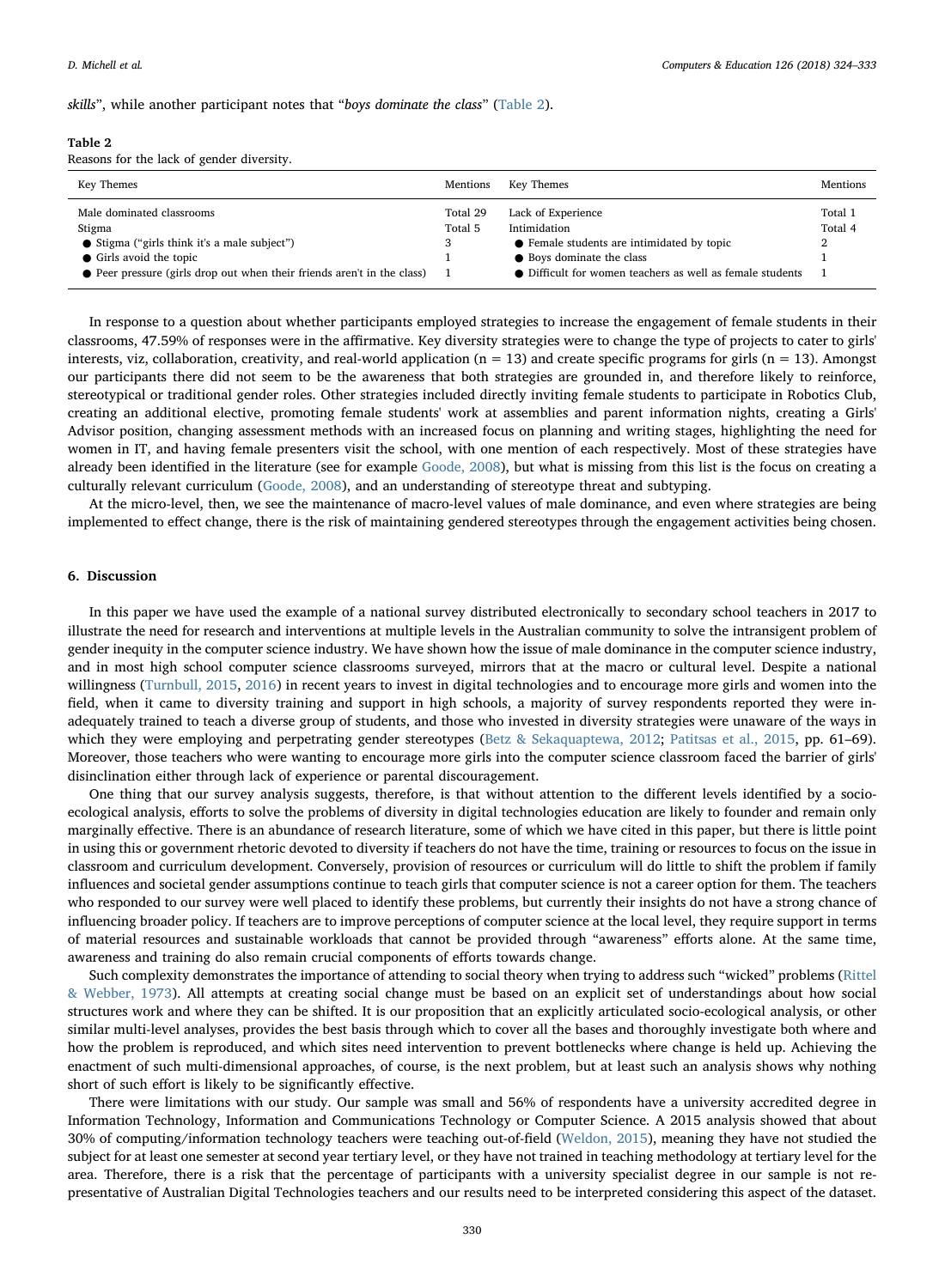## Funding

Production of the survey was supported by Google Australia and New Zealand (UA160720).

## Acknowledgements

With thanks to Gemma Beale for her research assistance on analysing the qualitative aspects of the survey results.

# Appendix. Survey Questions

- 1 Do you teach in a state or independent school?
- 2 Is your school in an urban (metropolitan) or rural/remote (country) area?
- 3 Which state are you in?
- 4 Is your school a single sex or co-educational school?
- 5 Where is your school ranked on the government's Index of Community Socio-Educational Advantage (ICSEA)? with explanations about the index.
- 6 How many different teachers teach digital technologies at your school?
- 7 How was the most recent decision made about who teaches digital technologies at your school (select all that apply)?
- 8 Is digital technologies study compulsory or elective? Please state whether compulsory/elective and at which year levels.
- 9 What is the gender make up of digital technologies teachers at your school?
- 10 Are students at your school involved in any extra-curricular computing or digital technology clubs, competitions, or activities? (Choose all that apply)
- 11 If you ticked yes above to 'outreach programs' or 'competitions', please give the names of the programs.
- 12 Approximately how many students study digital technologies (or computer science) in an elective at your school in any one year? [Year 7]
- 13 What computing facilities does your school offer for students? (select all that apply)
- 14 Are you and your students able to access online resources easily at your school?
- 15 What computing facilities are available within digital technologies classes at your school?
- 16 Do you feel these facilities are sufficient?
- 17 If resources are insufficient please state what resources you would like.
- 18 In your experience, what motivates students to study electives with digital technologies at your school?
- 19 In your experience, why aren't students motivated to study electives with digital technologies at your school?
- 20 At what levels do you teach digital technologies elective classes?
- 21 What specific digital technologies subjects do you teach? (please list all)
- 22 Over the last 5 years has the number of students studying digital technologies in an elective in a typical class taught by you increased, decreased, or stayed about the same?
- 23 Is this consistent across all elective digital technologies classes in your school?
- 24 Approximately how many students are in a typical class taught by you (that includes content on Digital Technologies)?
- 25 What kind of activities do students do in your Digital Technology class?
- 26 Do you have any industry visitors or CSIRO partners (e.g., Scientists-in-Schools, ICT-in-Schools) visit your class?
- 27 If yes, who arranges these visits?
- 28 If no, why not?
- 29 Do you see gender diversity issues in your classrooms? If so, please describe.
- 30 Do you see gender diversity issues in other subject areas not related to digital technologies? If so, please describe.
- 31 Approximately what proportion of students in your digital technologies elective classes are female?
- 32 What do you see as the reason for this proportion?
- 33 Over the last 5 years has the proportion of female students studying digital technologies in your elective classes increased, decreased, or stayed about the same?
- 34 In your experience what motivates female students in particular to study digital technologies at school?
- 35 In the past two years, have you employed any strategies in the classroom to increase engagement by female students? If so please describe.
- 36 Do you see gender diversity issues in other subject areas not related to digital technologies? If so, please describe.
- 37 In the past two years, have you employed any strategies in the classroom to increase engagement by low socio-economic status students? If so please describe.
- 38 In the past two years, have you employed any strategies in the classroom to increase engagement by Aboriginal and Torres Strait Islander students? If so please describe.
- 39 In the past two years, have you employed any strategies in the classroom to increase engagement by students with disabilities? If so please describe.
- 40 In the past two years, have you employed any strategies in the classroom to increase engagement by students from other racial, ethnic or cultural minority groups? If so please describe.
- 41 Have you ever had training in supporting diversity in the classroom? If so how? (choose all that apply)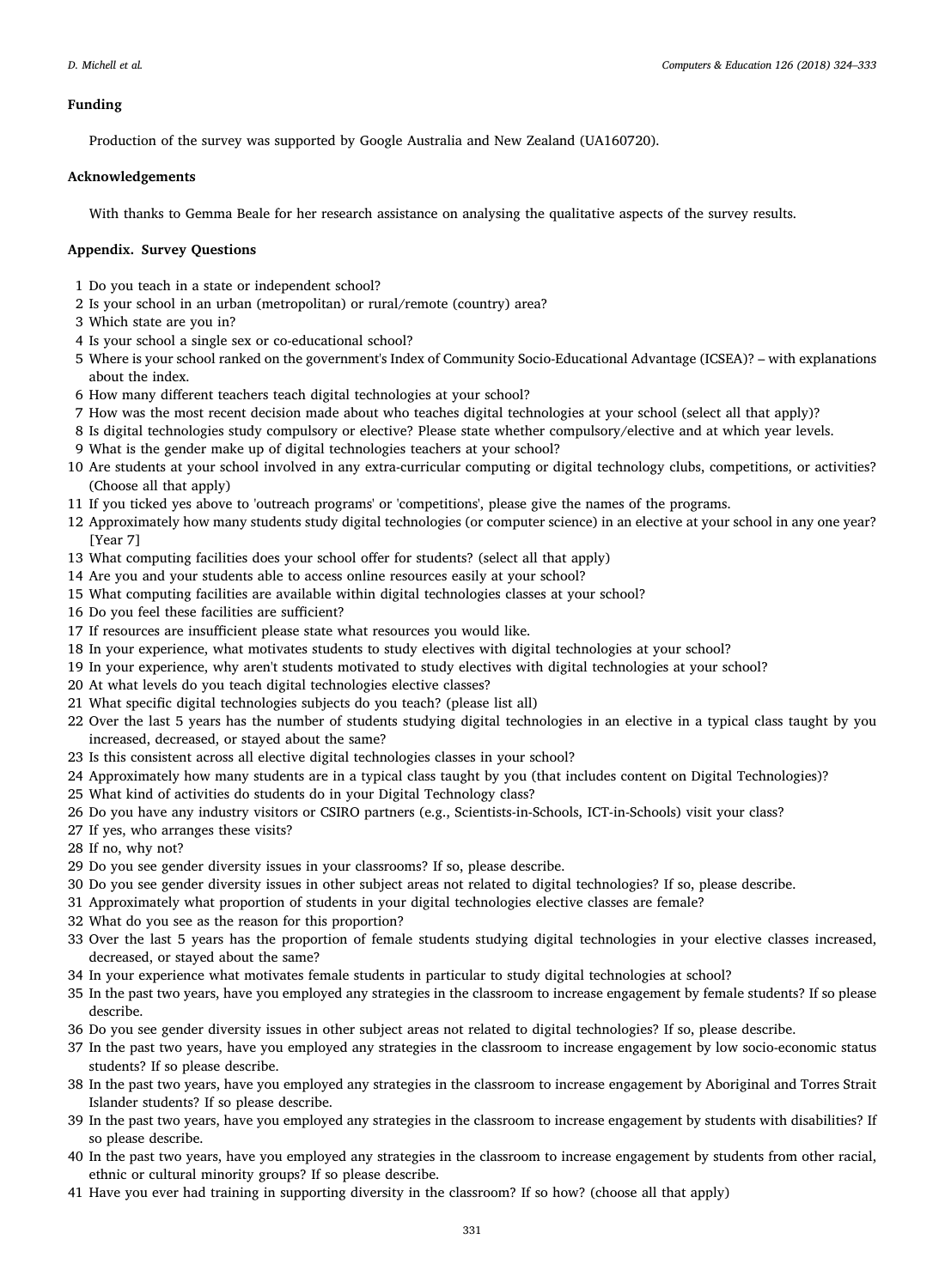- 42 Do you feel you have sufficient resources to support diversity?
- 43 What resources would you like to support diversity? (choose all that apply)
- 44 What do you feel are/would be the most useful resources in supporting diversity?
- 45 If you had the resources you want, how would you address diversity? Or if you do have the resources you want, how do you use them?
- 46 What do you think are the challenges specific to Digital Technologies as a discipline with respect to increasing diversity?
- 47 Do you think there are jobs and opportunities in digital technologies fields?
- 48 Do you feel that you have the resources that you need to point students towards a career in digital technologies?
- 49 Is there anything else you would like to add?
- 50 How many years of teaching experience do you have?
- 51 What is your main teaching specialisation?
- 52 Where did you get trained in the digital technologies field? (choose all that apply)
- 53 What gender do you identify as?
- 54 What is your age bracket?

## References

- <span id="page-8-35"></span>ACARA (Australian Curriculum, Asessment and Reporting Authority) (2016). National report on schooling in Australia 2014. Retrieved from: [http://www.acara.edu.au/](http://www.acara.edu.au/docs/default-source/default-document-library/national-report-on-schooling-in-australia-2014.pdf?sfvrsn=0) [docs/default-source/default-document-library/national-report-on-schooling-in-australia-2014.pdf?sfvrsn=0](http://www.acara.edu.au/docs/default-source/default-document-library/national-report-on-schooling-in-australia-2014.pdf?sfvrsn=0).
- <span id="page-8-34"></span><span id="page-8-1"></span>[Armstrong, E., Hamilton, L., & Sweeney, B. \(2006\). Sexual assault on campus: A multilevel, integrative approach to party rape.](http://refhub.elsevier.com/S0360-1315(18)30202-1/sref2) Social Problems, 53(4), 483–499. Australian Institute of Company Directors (2017). 30% by 2018: Gender diversity progress report. Retrieved from: [http://aicd.companydirectors.com.au/](http://aicd.companydirectors.com.au/%7E/media/cd2/resources/advocacy/board-diversity/pdf/06048-1-pol-gender-diversity-quarterly-report-aug-17-a4-web.ashx)∼/media/cd2/

<span id="page-8-29"></span>[resources/advocacy/board-diversity/pdf/06048-1-pol-gender-diversity-quarterly-report-aug-17-a4-web.ashx](http://aicd.companydirectors.com.au/%7E/media/cd2/resources/advocacy/board-diversity/pdf/06048-1-pol-gender-diversity-quarterly-report-aug-17-a4-web.ashx). [Bahns, A., Pickett, K., & Crandall, C. \(2011\). Social ecology of similarity: Big schools, small schools and social relationships.](http://refhub.elsevier.com/S0360-1315(18)30202-1/sref4) Group Processes & Intergroup Relations,

<span id="page-8-5"></span>15[\(1\), 119](http://refhub.elsevier.com/S0360-1315(18)30202-1/sref4)–131. [Basham, J., Israel, M., & Maynard, K. \(2010\). An ecological model of STEM Education: Operationalizing STEM for all.](http://refhub.elsevier.com/S0360-1315(18)30202-1/sref5) Journal of Special Education Technology, 25(3),

<span id="page-8-12"></span>9–[19.](http://refhub.elsevier.com/S0360-1315(18)30202-1/sref5) [Betz, D. E., & Sekaquaptewa, D. \(2012\). My fair Physicist? Feminine math and science role models demotivate young girls.](http://refhub.elsevier.com/S0360-1315(18)30202-1/sref6) Social Psychological and Personality Science, 3[\(6\), 738](http://refhub.elsevier.com/S0360-1315(18)30202-1/sref6)–746.

<span id="page-8-6"></span>[Beyer, S. \(2014\). Why are women underrepresented in computer Science? Gender di](http://refhub.elsevier.com/S0360-1315(18)30202-1/sref7)fferences in stereotypes, self-efficacy, values, and interests and predictors of future CS course-taking and grades. [Computer Science Education, 24](http://refhub.elsevier.com/S0360-1315(18)30202-1/sref7)(2), 2–3.

<span id="page-8-26"></span>[Bond, M., & Pyle, J. \(1998\). The ecology of diversity in organizational Settings: Lessons from a case study.](http://refhub.elsevier.com/S0360-1315(18)30202-1/sref8) Human Relations, 51(5), 589–623.

<span id="page-8-36"></span>Bradley, D., Noonan, P., Nugent, H., & Scales, B. (2008). Review of Australian higher education. Final Report. Retrieved from: https://www.mq.edu.au/\_data/assets/pdf\_ fi[le/0013/135310/bradley\\_review\\_of\\_australian\\_higher\\_education.pdf.](https://www.mq.edu.au/__data/assets/pdf_file/0013/135310/bradley_review_of_australian_higher_education.pdf)

<span id="page-8-27"></span>[Bronfenbrenner, U. \(1975\). Reality and research in the ecology of human development.](http://refhub.elsevier.com/S0360-1315(18)30202-1/sref10) Proceedings of the American Philosophical Society, 119(6), 439–469.

<span id="page-8-30"></span><span id="page-8-28"></span>[Bronfenbrenner, U. \(1986\). Ecology of the family as a context for human development: Research perspectives.](http://refhub.elsevier.com/S0360-1315(18)30202-1/sref11) American Psychological Association, 22(6), 723–742. [Bronfenbrenner, U. \(1995\). Developmental ecology through space and time: A future perspective. In P. Moen, G. H. Elder, & K. Luscher \(Eds.\).](http://refhub.elsevier.com/S0360-1315(18)30202-1/sref12) Examining lives in [context: Perspectives on the ecology of human development](http://refhub.elsevier.com/S0360-1315(18)30202-1/sref12). Washington, DC: American Psychological Association.

<span id="page-8-20"></span>[Cheng, C.-C., & Huang, K.-H. \(2016\). Stereotypes and technology Education: Di](http://refhub.elsevier.com/S0360-1315(18)30202-1/sref13)fferent perceptions of computer career among elementary school students. Journal of [Baltic Science Education, 15](http://refhub.elsevier.com/S0360-1315(18)30202-1/sref13)(3), 271–283.

<span id="page-8-19"></span>Cheryan, S., Drury, B., & Vichayapai, M. (2012). Enduring infl[uence of sterereotypical computer science role models on Women's academic aspirations.](http://refhub.elsevier.com/S0360-1315(18)30202-1/sref14) Psychology of [Women Quarterly, 37](http://refhub.elsevier.com/S0360-1315(18)30202-1/sref14)(1), 72–79.

<span id="page-8-13"></span>Cheryan, S., Master, A., & Meltzoff, [A. \(2015\). Cultural stereotypes as gatekeepers: Increasing girls' interest in computer science and engineering by diversifying](http://refhub.elsevier.com/S0360-1315(18)30202-1/sref15) stereotypes. [Frontiers in Pyschology, 6](http://refhub.elsevier.com/S0360-1315(18)30202-1/sref15), 1–8.

<span id="page-8-17"></span>Cheryan, S., Meltzoff[, A., & Kim, S. \(2010\). Classrooms matter: The design of virtual classrooms in](http://refhub.elsevier.com/S0360-1315(18)30202-1/sref16)fluences gender disparities in computer science classes. Computers & [Education, 57](http://refhub.elsevier.com/S0360-1315(18)30202-1/sref16), 1825–1835.

<span id="page-8-7"></span>[Craig, A., Lang, C., & Fisher, J. \(2008\). Twenty years of girls into computing Days: Has it been worth the e](http://refhub.elsevier.com/S0360-1315(18)30202-1/sref17)ffort? Journal of Information Technology Education, 7, 339–[353.](http://refhub.elsevier.com/S0360-1315(18)30202-1/sref17)

<span id="page-8-8"></span>[Denner, J. \(2011\). What predicts middle school girls' interest in computing?](http://refhub.elsevier.com/S0360-1315(18)30202-1/sref19) International Journal of Gender, Science and Technology, 3(1).

<span id="page-8-9"></span>[Denner, J., Werner, L., Bean, S., & Campe, S. \(2005\). The girls creating games Program: Strategies for engaging middle-school girls in information technology.](http://refhub.elsevier.com/S0360-1315(18)30202-1/sref20) Frontiers: [A Journal of Women Studies, 26](http://refhub.elsevier.com/S0360-1315(18)30202-1/sref20)(1), 90–98.

<span id="page-8-10"></span>[Denner, J., Werner, L., & Ortiz, E. \(2012\). Computer games created by middle school Girls: Can they Be used to measure understanding of computer science concepts?](http://refhub.elsevier.com/S0360-1315(18)30202-1/sref21) [Computers & Education, 58](http://refhub.elsevier.com/S0360-1315(18)30202-1/sref21)(1), 240–249.

<span id="page-8-3"></span>Falkner, K. (2017). A look at IT and engineering enrolments in Australia - updated!. Retrieved from: [https://blogs.adelaide.edu.au/cser/2017/02/15/a-look-at-it-and](https://blogs.adelaide.edu.au/cser/2017/02/15/a-look-at-it-and-engineering-enrolments-in-australia-updated/)[engineering-enrolments-in-australia-updated/.](https://blogs.adelaide.edu.au/cser/2017/02/15/a-look-at-it-and-engineering-enrolments-in-australia-updated/)

<span id="page-8-4"></span>[Falkner, K., Szabo, C., Michell, D., Szorenyi, A., & Thyer, S. \(2015\). Gender gap in Academia: Perceptions of female computer science academics.](http://refhub.elsevier.com/S0360-1315(18)30202-1/sref23) Proceedings of the [2015 ACM conference on innovation and technology in computer science education](http://refhub.elsevier.com/S0360-1315(18)30202-1/sref23) (pp. 111–116). New York, NY: ACM.

<span id="page-8-21"></span>[Fan, T.-S. \(2005\). Gender issues and computers: College computer science education in Taiwan.](http://refhub.elsevier.com/S0360-1315(18)30202-1/sref24) Computers & Education, 44(3), 285–300.

<span id="page-8-32"></span>[Forlizzi, J., & DiSalvo, C. \(2006\). Service robots in the dometic environment: A study of the roomba vacuum in the home.](http://refhub.elsevier.com/S0360-1315(18)30202-1/sref25) Paper presented at the human-robot interaction conference (pp. 258–[265\). New York, NY: ACM](http://refhub.elsevier.com/S0360-1315(18)30202-1/sref25).

<span id="page-8-22"></span>[Gharibyan, H., & Gunsaulus, S. \(2006\). Gender gap in computer science does not exist in one former soviet republic: Results of a study.](http://refhub.elsevier.com/S0360-1315(18)30202-1/sref26) Proceedings of the 11th annual [SIGCSE conference on Innovation and technology in computer science education 2006](http://refhub.elsevier.com/S0360-1315(18)30202-1/sref26) (pp. 222–226). New York, NY: ACM.

<span id="page-8-24"></span>[Gherardi, S. \(1994\). The gender we think, the gender we do in our everyday organizational lives.](http://refhub.elsevier.com/S0360-1315(18)30202-1/sref27) Human Relations, 47(6), 591–610.

<span id="page-8-23"></span>[Gherardi, S. \(1996\). Gendered organizational Cultures: Narratives of women travellers in a male world.](http://refhub.elsevier.com/S0360-1315(18)30202-1/sref28) Gender, Work and Organization, 3(4), 187–201.

<span id="page-8-18"></span>[Gherardi, S., & Poggio, B. \(2001\). Creating and recreating gender order in organizations.](http://refhub.elsevier.com/S0360-1315(18)30202-1/sref29) Journal of World Business, 36(3), 245–259.

<span id="page-8-33"></span>Giddens, A. (1984). The constitution of society. [Cambridge, UK: Polity Press](http://refhub.elsevier.com/S0360-1315(18)30202-1/sref30).

<span id="page-8-2"></span>Global Institute for Women's Leadership (2018) Retrieved from: <https://www.kcl.ac.uk/giwl/index.aspx>.

<span id="page-8-14"></span>Gokhale, A., Rabe-Hemp, C., & Woeste, L. (2015). Gender diff[erences in attitudes toward science and technology among majors.](http://refhub.elsevier.com/S0360-1315(18)30202-1/sref32) Journal of Science Education and [Technology, 24](http://refhub.elsevier.com/S0360-1315(18)30202-1/sref32), 509–516.

<span id="page-8-16"></span>[Goode, J. \(2008\). Increasing diversity in k-12 computer science: Strategies from the](http://refhub.elsevier.com/S0360-1315(18)30202-1/sref33) field. ACM SIGCSE Bulletin, 40(1), 362–366.

<span id="page-8-15"></span><span id="page-8-11"></span>[Goode, J., & Margolis, J. \(2011\). Exploring computer science: A case study of school reform.](http://refhub.elsevier.com/S0360-1315(18)30202-1/sref34) ACM Transactions on Computing Education, 11(2) 12.11-12.16. [Heacock, L. V. \(2016\). At the beginning of the STEM pipeline: A case study exploring preadolescent female students' attitudes toward science \(Doctorate of Education](http://refhub.elsevier.com/S0360-1315(18)30202-1/sref35) thesis) [Perceptions of scientists, and developing career aspirations](http://refhub.elsevier.com/S0360-1315(18)30202-1/sref35). Philadelphia, PA: Drexel University.

<span id="page-8-31"></span>[Herz, J. C. \(2002\). Gaming the system. What higher education can learn from multiplayer online worlds. In M. Devlin, R. Larson, & J. Meyerson \(Eds.\).](http://refhub.elsevier.com/S0360-1315(18)30202-1/sref36) The Internet and the university (pp. 169–[191\). Boulder, CO: Educause](http://refhub.elsevier.com/S0360-1315(18)30202-1/sref36).

<span id="page-8-25"></span><span id="page-8-0"></span>[Hodari, A. K., Ong, M., Ko, L., & Smith, J. \(2016\). Enacting Agency: The strategies of women of color in computing.](http://refhub.elsevier.com/S0360-1315(18)30202-1/sref37) Computing in Science & Engineering, 18(3), 58-68. Hough, A. (2016). The gender composition of the 45th parliament. Flagpost. Retrieved from: [https://www.aph.gov.au/About\\_Parliament/Parliamentary\\_Departments/](https://www.aph.gov.au/About_Parliament/Parliamentary_Departments/Parliamentary_Library/FlagPost/2016/August/The_gender_composition_of_the_45th_parliament) [Parliamentary\\_Library/FlagPost/2016/August/The\\_gender\\_composition\\_of\\_the\\_45th\\_parliament](https://www.aph.gov.au/About_Parliament/Parliamentary_Departments/Parliamentary_Library/FlagPost/2016/August/The_gender_composition_of_the_45th_parliament).